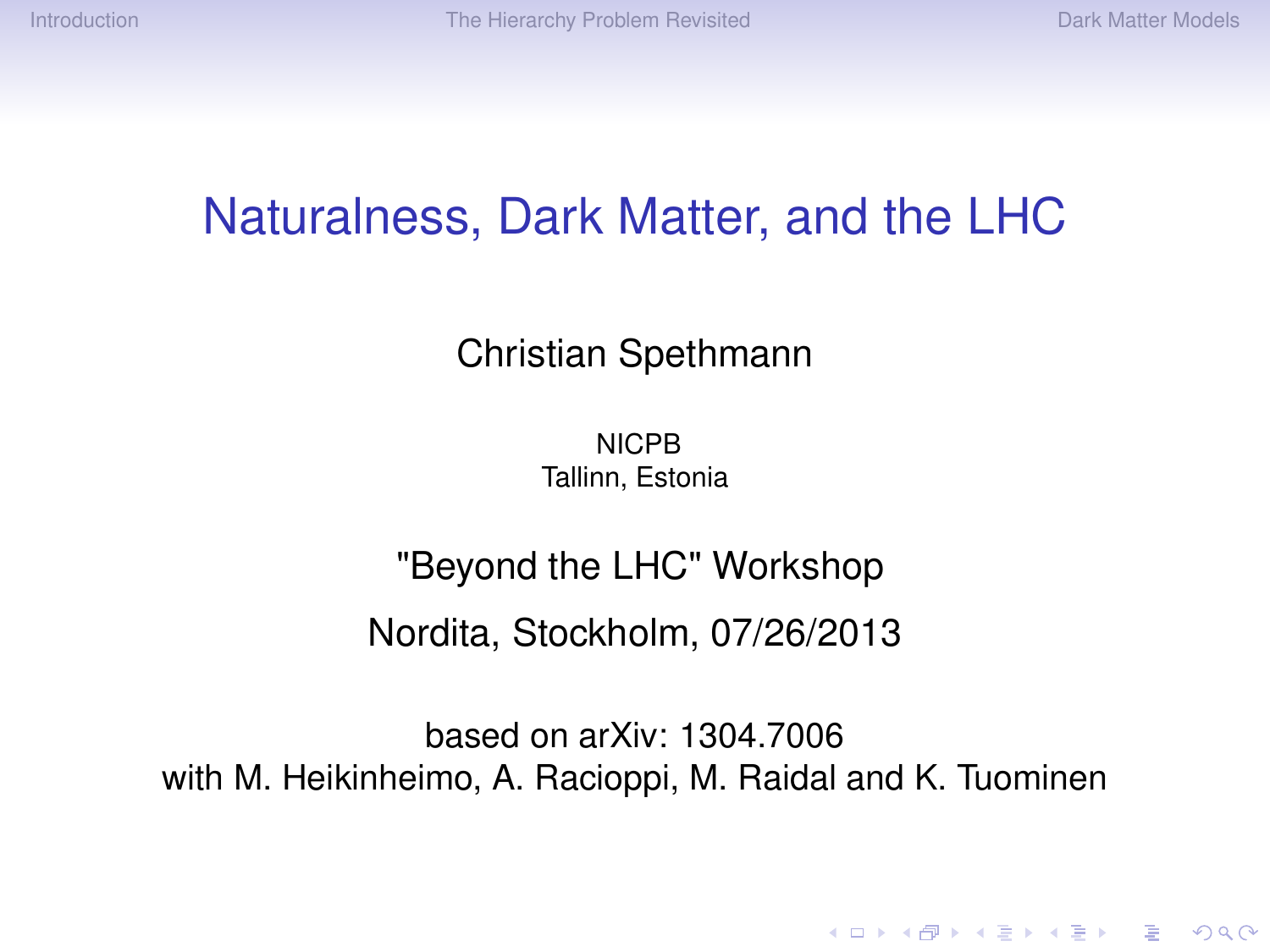

#### [Introduction](#page-2-0)

#### [The Hierarchy Problem Revisited](#page-7-0)

[Dark Matter Models](#page-17-0)

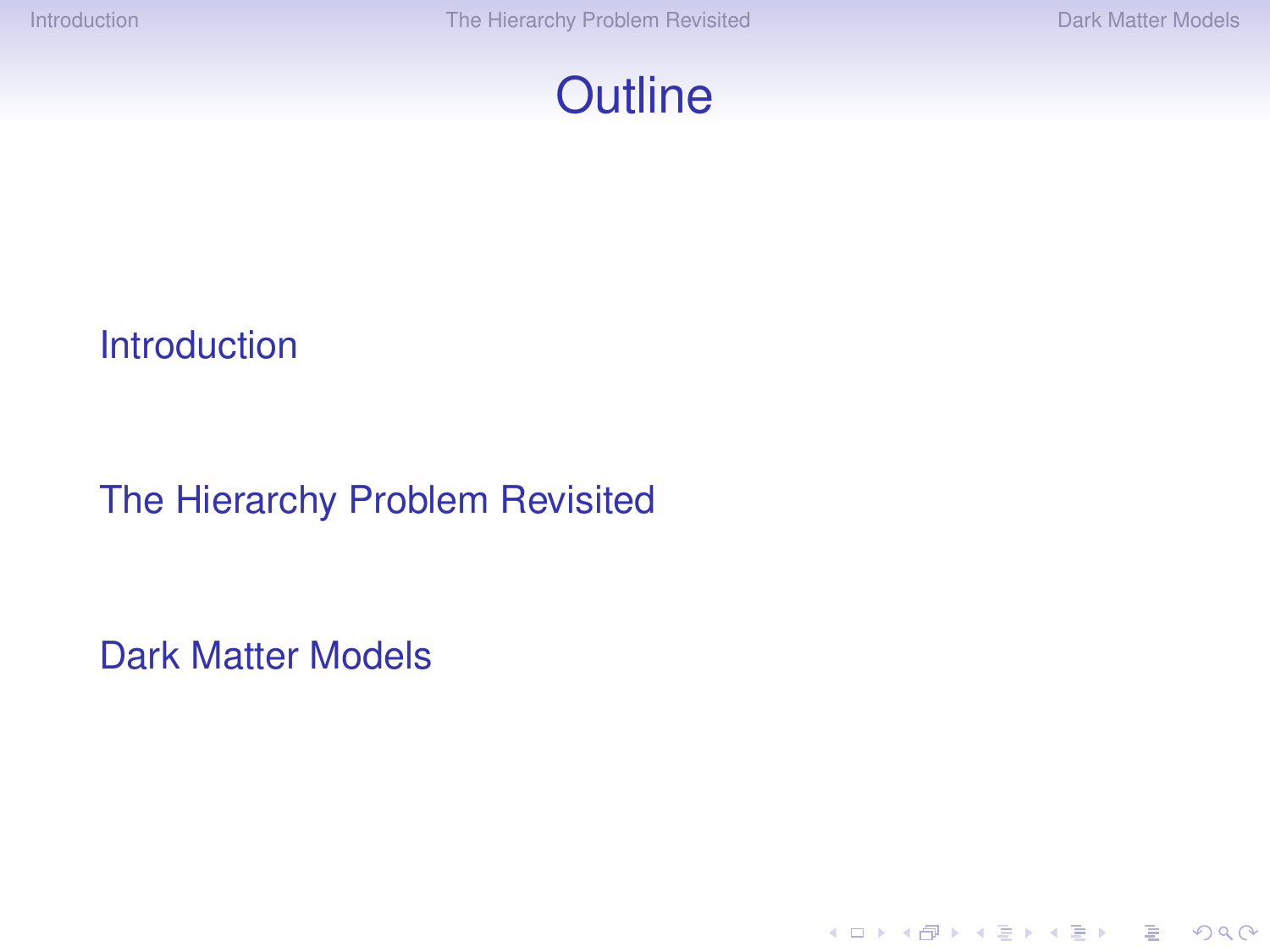**KORKARA KERKER DAGA** 

# Goals of this Talk

This is a "workshop" and not a "conference" talk

- $\Rightarrow$  I picked a speculative topic that would
	- be interesting (controversial)
	- encourage discussion
	- help to clarify our understanding

So please feel encouraged to:

- interrupt
- ask questions
- <span id="page-2-0"></span>• object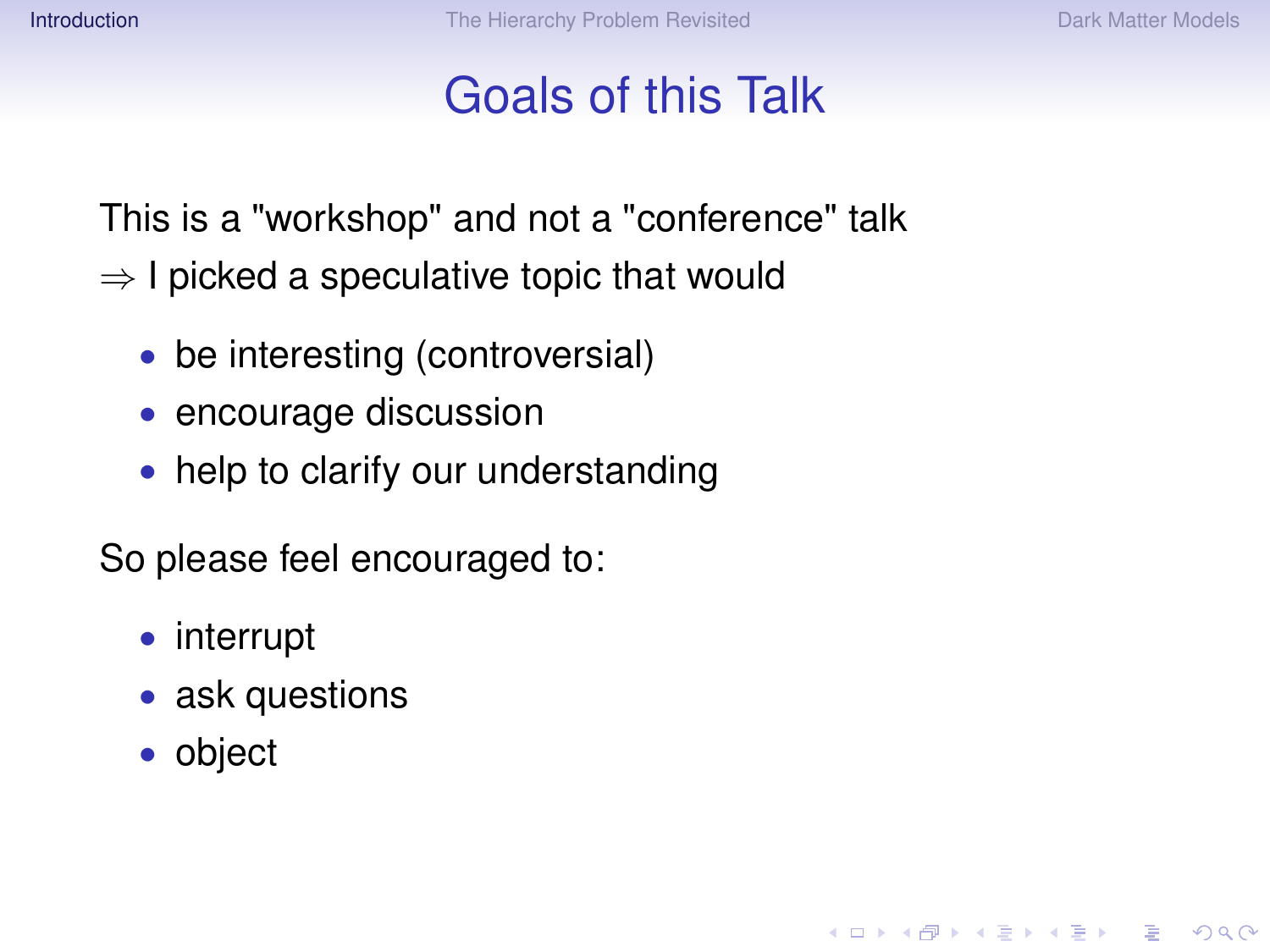# After EPS 2013: Standard Model Higgs Boson

Most striking LHC discovery: "a" Higgs boson



- New boson discovered at 125-126 GeV
- Probably spin 0 and positive parity
- Couplings to fermions and bosons consistent with SM

KEL KALEY KEY E NAG

 $\Rightarrow$  Elementary scalar?

(plot from Falkowski, Riva, Urbano: 1303.1812)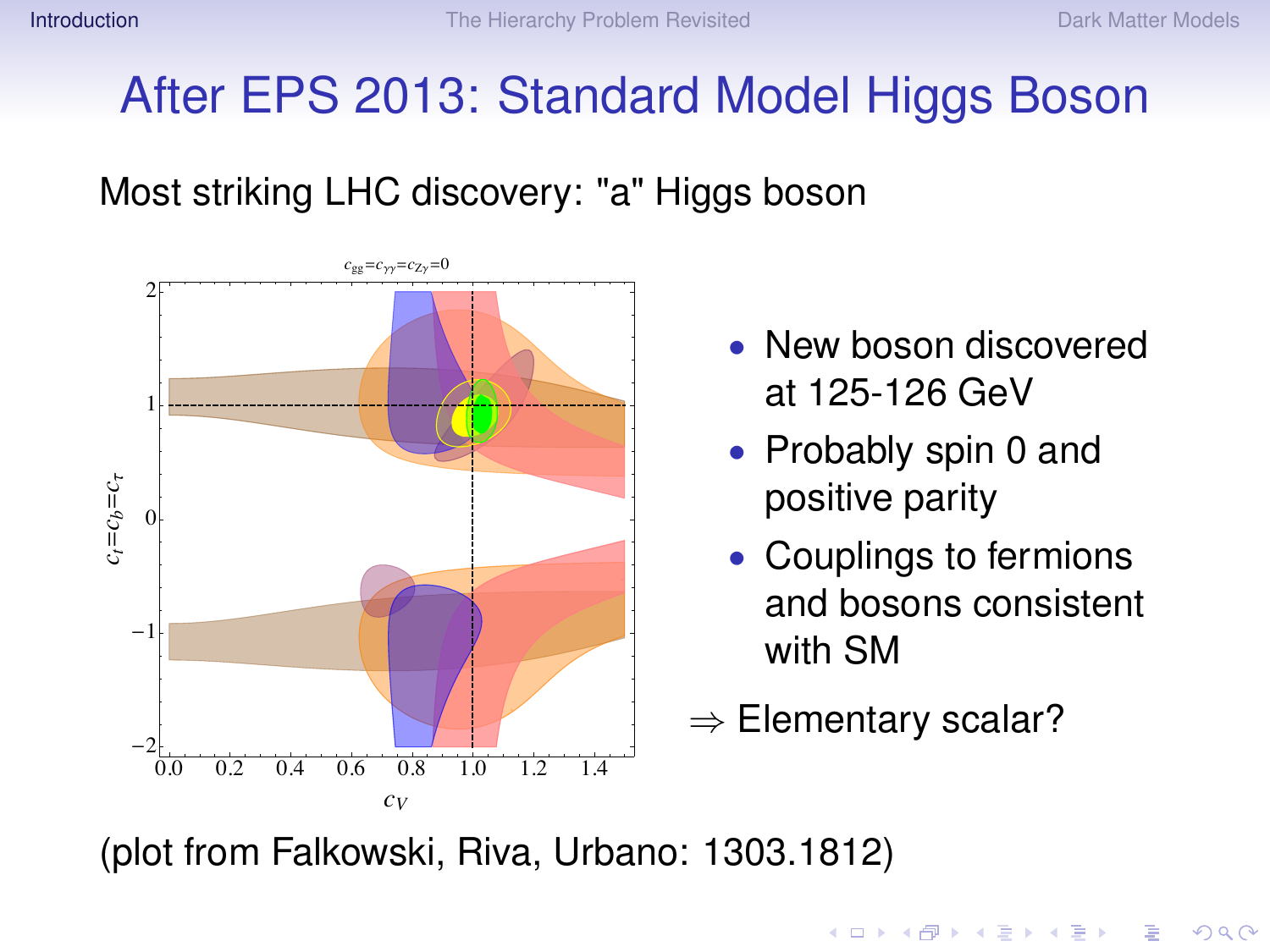# After EPS 2013: Beyond the Standard Model?

Before the LHC started, new physics was strongly anticipated to appear at the electroweak scale:

- Supersymmetry:
	- stops, squarks
	- sleptons
	- gauginos
	- multiple Higgs bosons
- Compositeness:
	- excited states
- Extra dimensions:
	- KK-modes
- Little Higgs, etc.

 $\Rightarrow$  Those particles should be abundantly produced at the LHC! (but none have been found so far)



 $\left\{ \begin{array}{ccc} 1 & 0 & 0 \\ 0 & 1 & 0 \end{array} \right.$ 

 $QQ$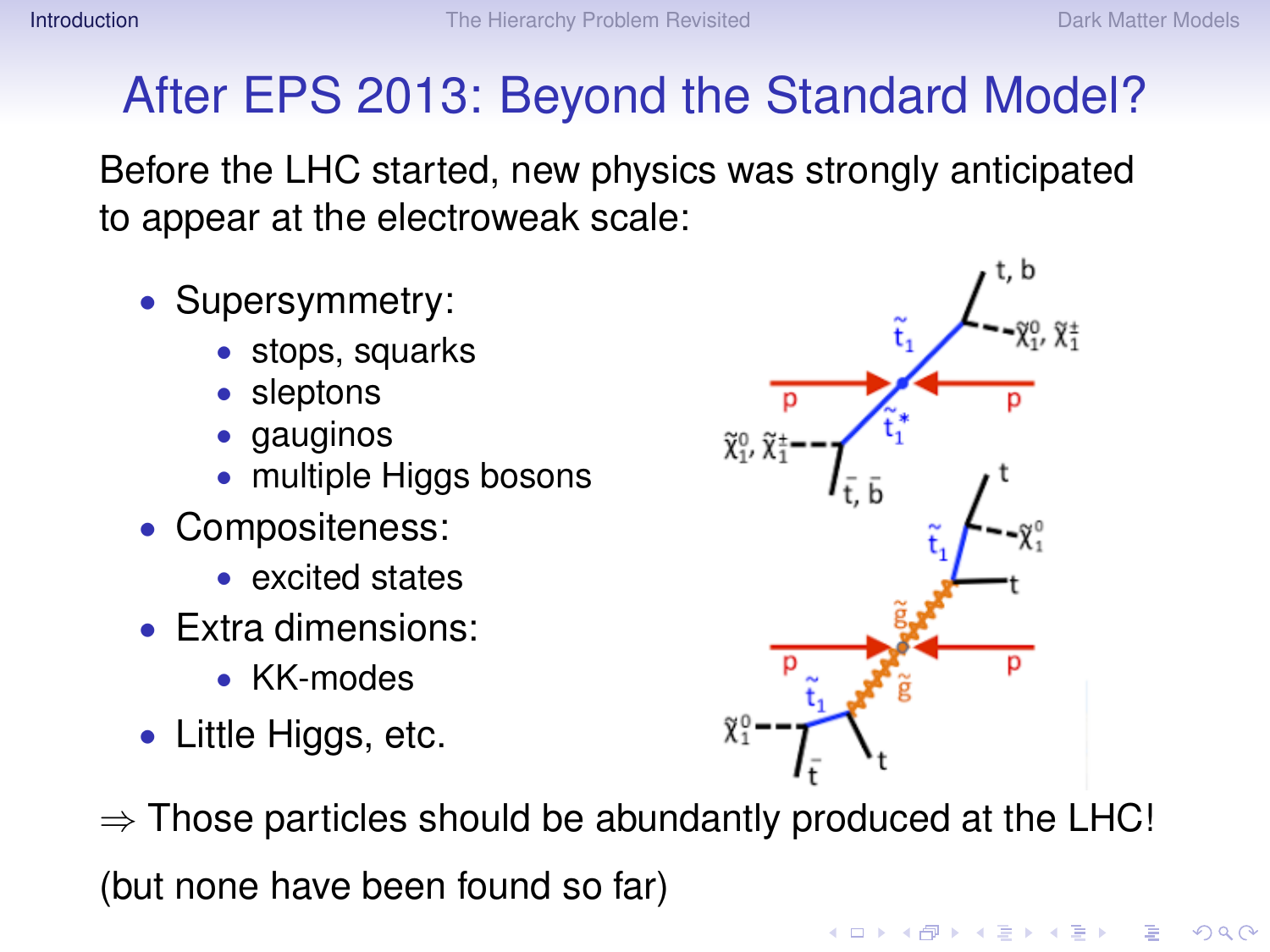#### EPS 2013: Flavor and Other Precision Tests

Many observables suppressed by loops, CKM elements and other small parameters:

- Kaon mixing
- Rare decays (like  $B_s \to \mu^+ \mu^-$ )
- other FCNC

Generic new physics?

- $\Rightarrow$  Tree level contributions
- $\Rightarrow$  Observable for Λ<sub>NP</sub>  $\gg$  Λ<sub>EW</sub>!

(so far no evidence of anomalous interactions of SM fields)



**K ロ ト K 何 ト K ヨ ト K ヨ ト** 

 $2990$ The Co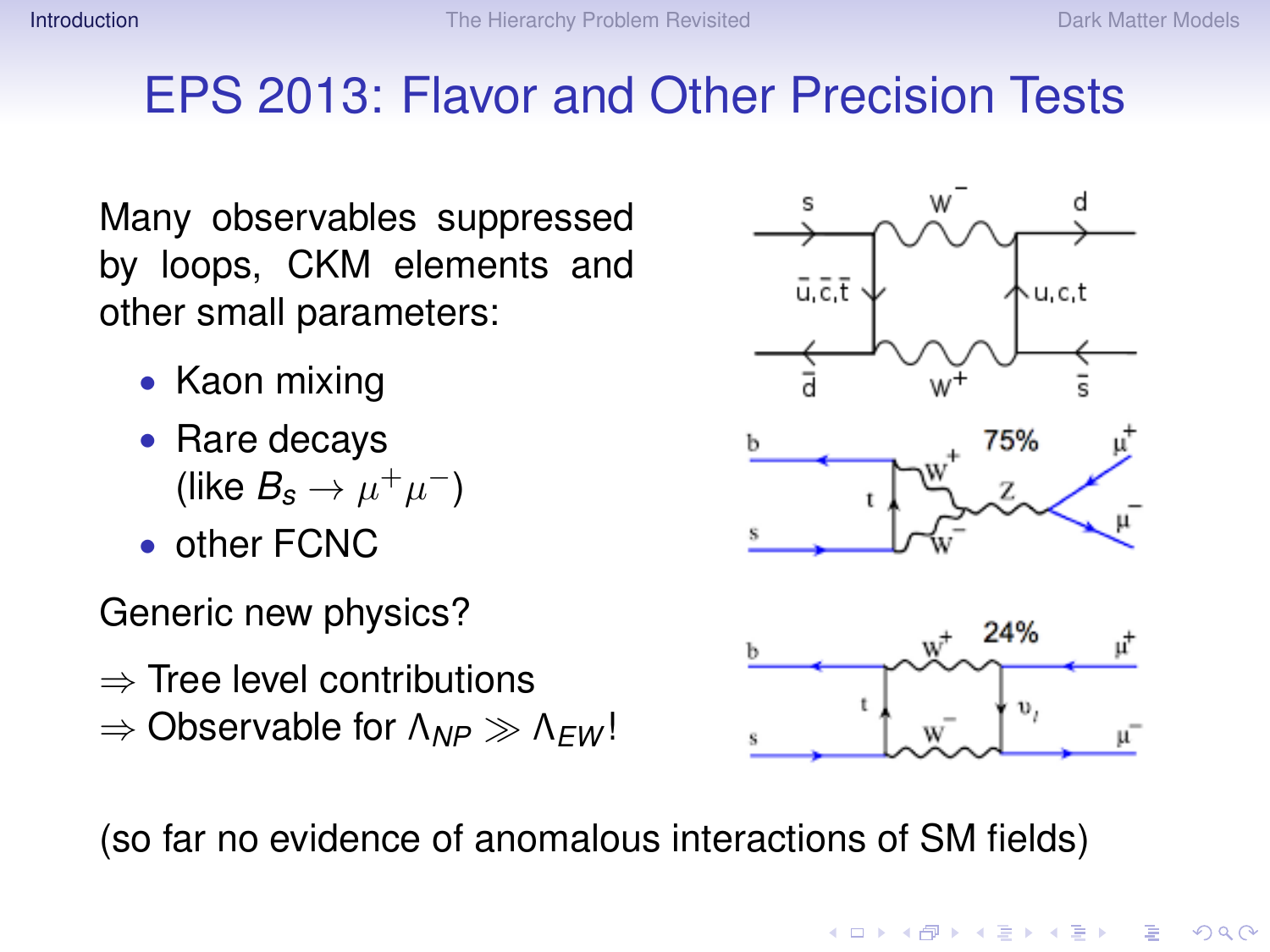# Implications for Modelbuilding?

- "Moderate" fine-tuning, little hierarchy (mini-split SUSY)
	- Nature is fine-tuned, but only at a level of 10<sup>-3</sup> or 10<sup>-4</sup>.
	- This happens elsewhere in nature; nothing to worry about.
	- SUSY is probably "just around the corner".
	- We need a bigger machine!
- Non-minimal models (nMSSM and friends)
	- Nature doesn't have to be minimal.
	- Add more degrees of freedom, so more parameters.
	- Can fit experimental absence of new physics while maintaining naturalness.
- Are those the only two possible conclusions?
	- Maybe there is something we have not understood yet...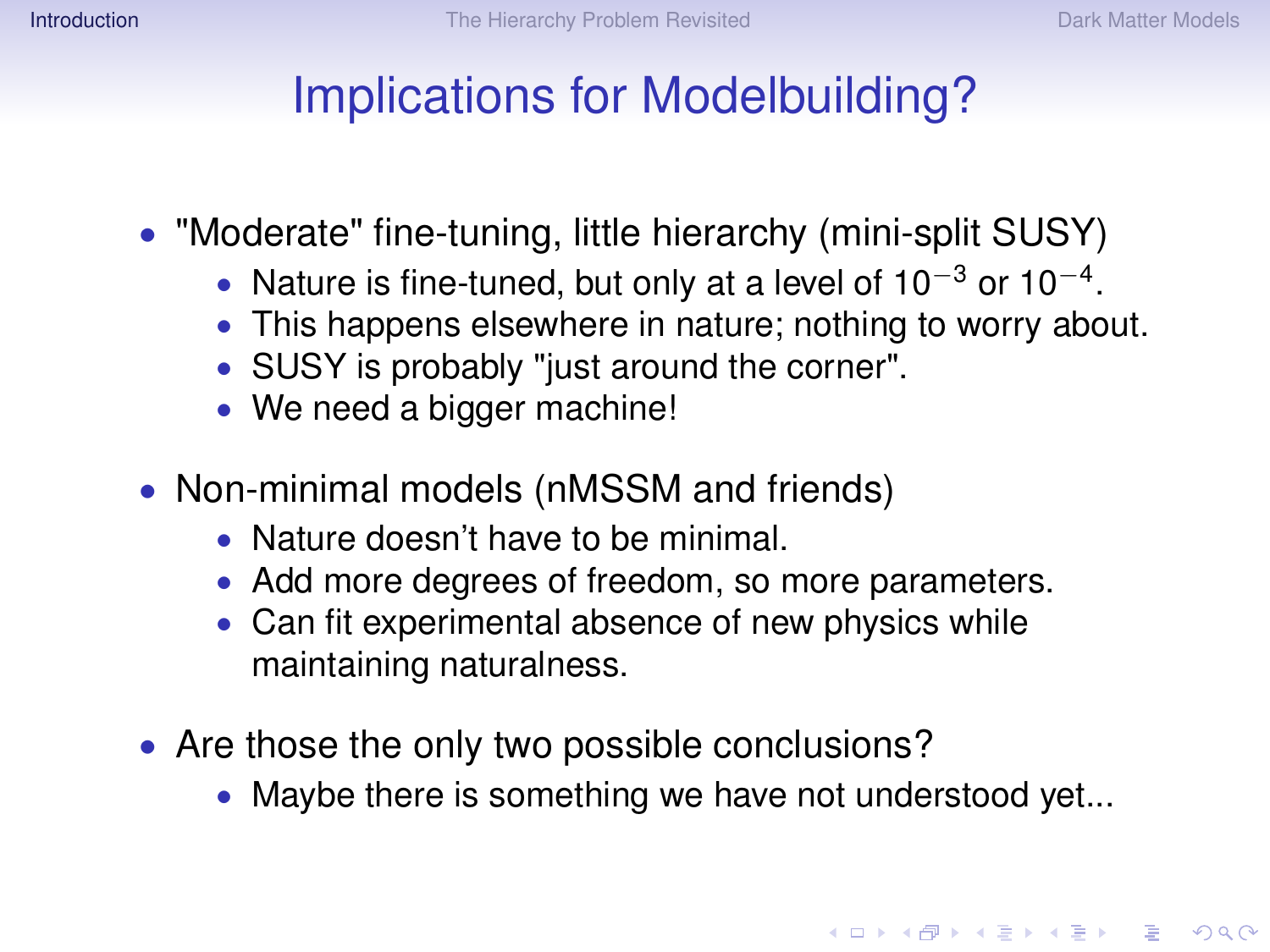# Quadratic Divergences and Renormalization

#### First conceptual challenge:

How should we think about quadratic divergences?



The naive point(s) of view:

- In cut-off dependent regularization schemes, scalar mass terms get a  $\Lambda^2$  contribution.
- In dimensional regularization, there is no scale and therefore no such contribution.

<span id="page-7-0"></span>Question: Which answer is correct?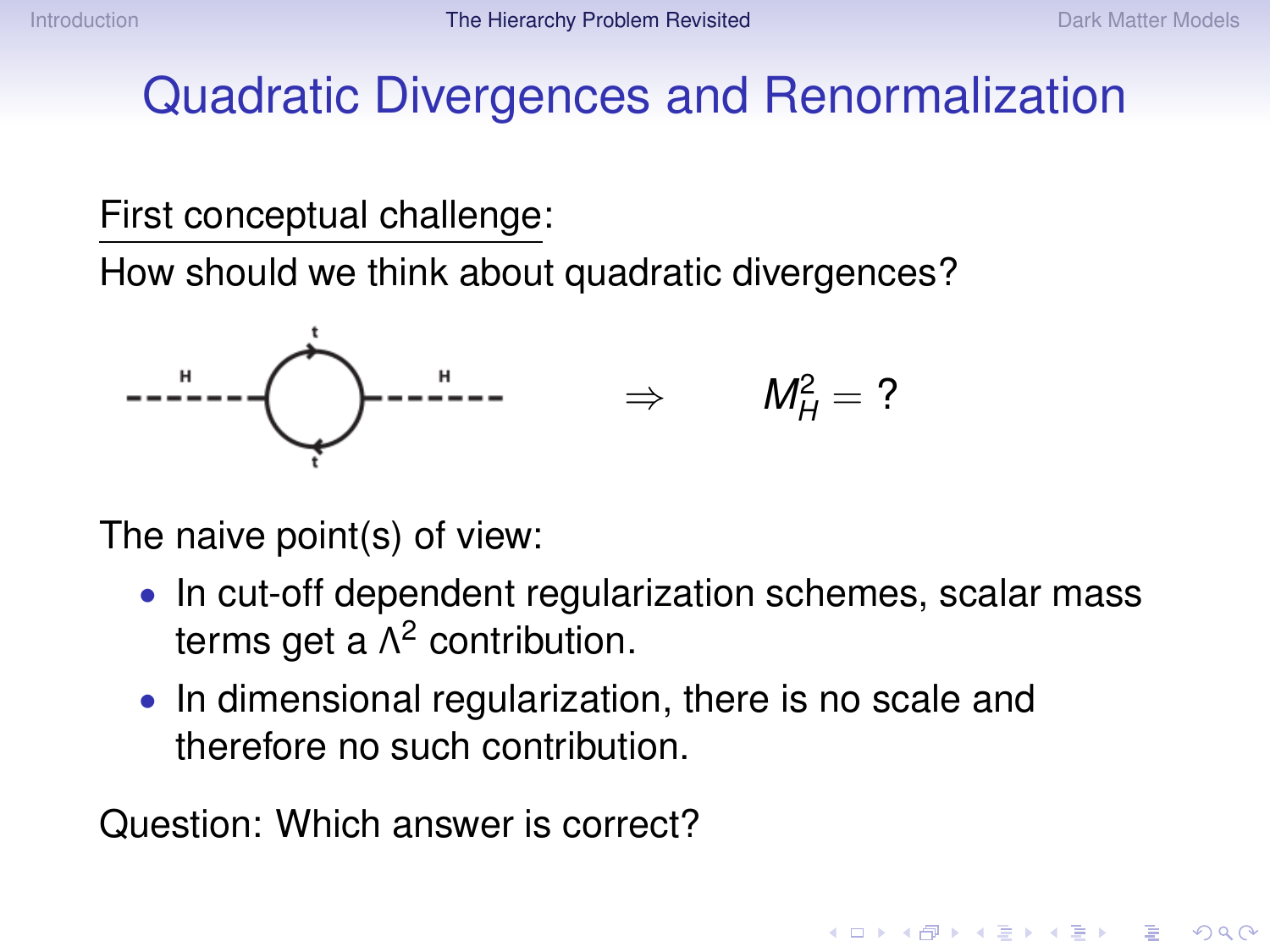**KORKARA KERKER DAGA** 

## Quadratic Divergences and Scale Hierarchy

Answer: The question is not well formulated.

If physics at a mass scale Λ couples to the scalar, dimensional regularization does give quadratic contributions:



Scalar masses are naturally as large as the largest mass scale.

 $\Rightarrow$  There is a reason why people do not call it the "quadratic divergence problem".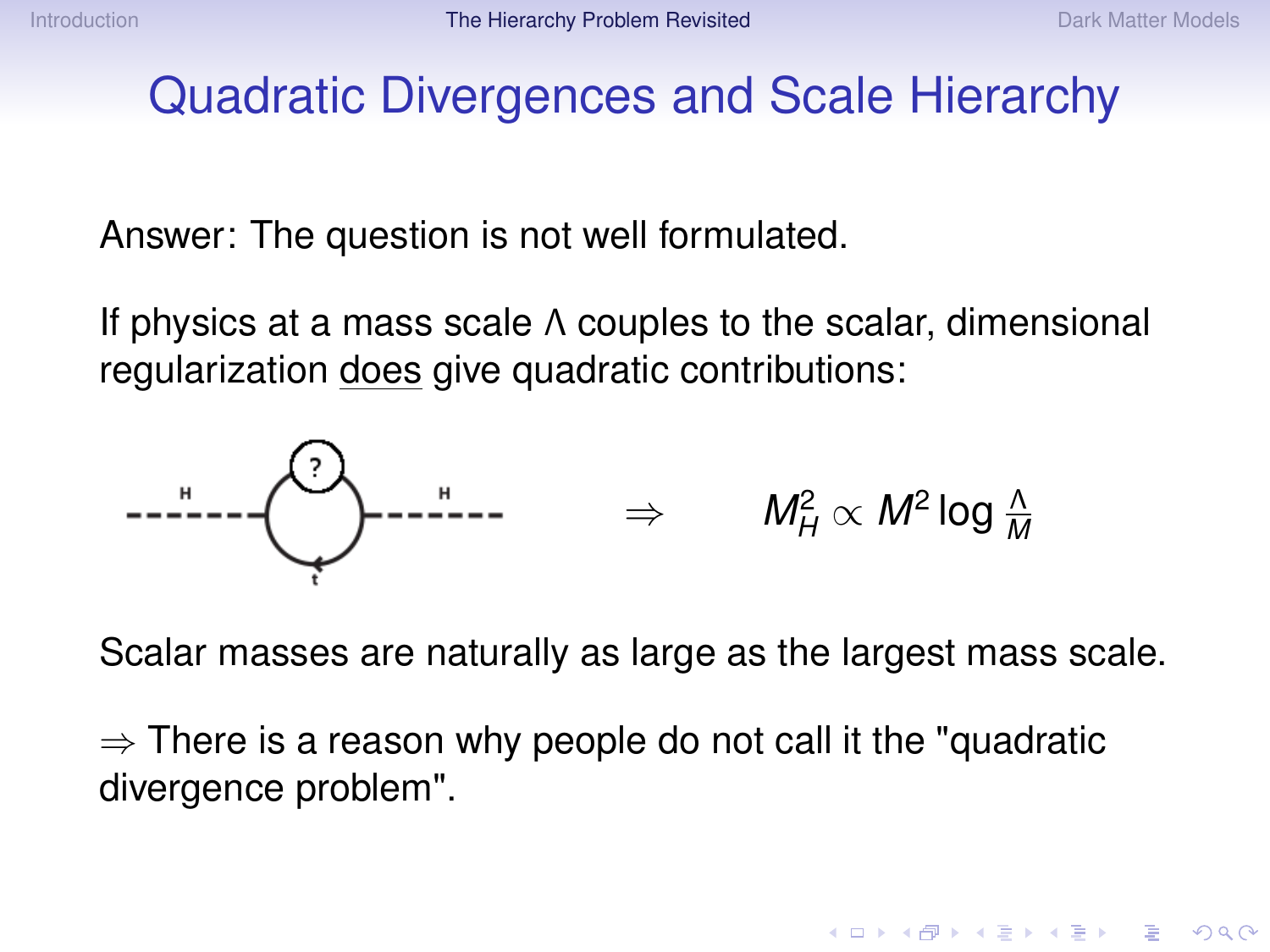# Classical scaling of dimensionful couplings

Second conceptual challenge:

Q: What does RG running of dimensionful couplings mean?

Consider a free field theory (only kinetic and mass terms):

- Let us consider mass terms relative to the renormalization scale  $(m = M/R)$
- Decreasing the renormalization scale  $(R \downarrow)$  increases the relative size of masses (*m* ↑)
- It is in this sense that "relevant operators grow at low energies"  $(M \gg R)$

A: The actual physical size  $(M \approx \Lambda)$  of the scalar mass does not change through scaling. Of course, in interacting field theories there are anomalous dimensions, so renormalization scales do matter there.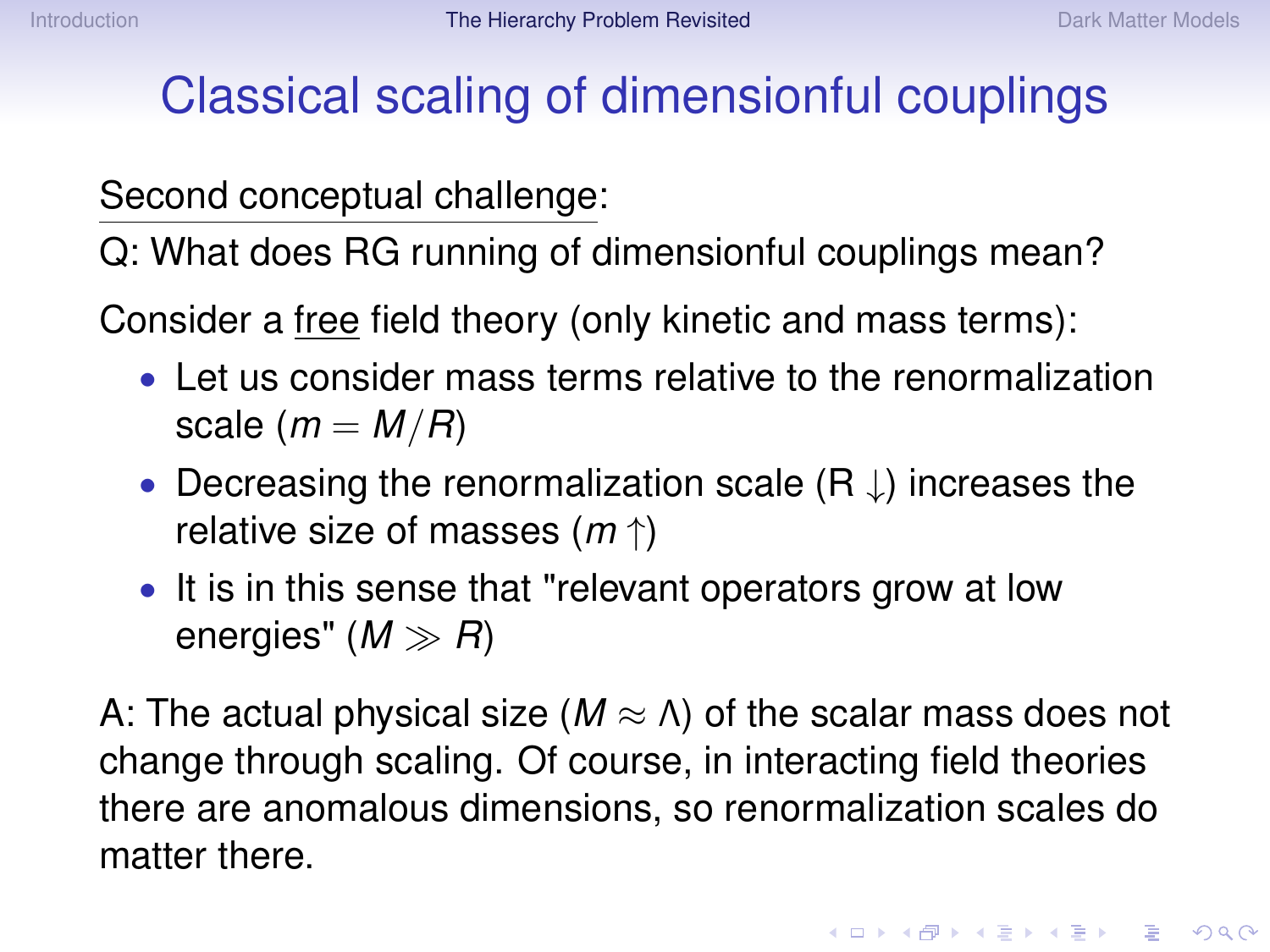### The SM as an Effective Field Theory

The Wilsonian view of Renormalization:

- Local QFTs have a limited energy range of validity
- Operators are generated by integrating out degrees of freedom of the UV complete theory at a cut-off scale Λ
- Operators can be relevant, marginal or irrelevant

Application to the Standard Model:

- Relevant couplings (Higgs mass parameter) should be of order the cut-off scale  $M \approx \Lambda$
- Marginal couplings (Yukawas, gauge couplings, Higgs quartic) should be  $\mathcal{O}(1)$  numbers
- Irrelevant operators (such as 4-fermion interactions, S and T parameter) are suppressed by powers of *E*/Λ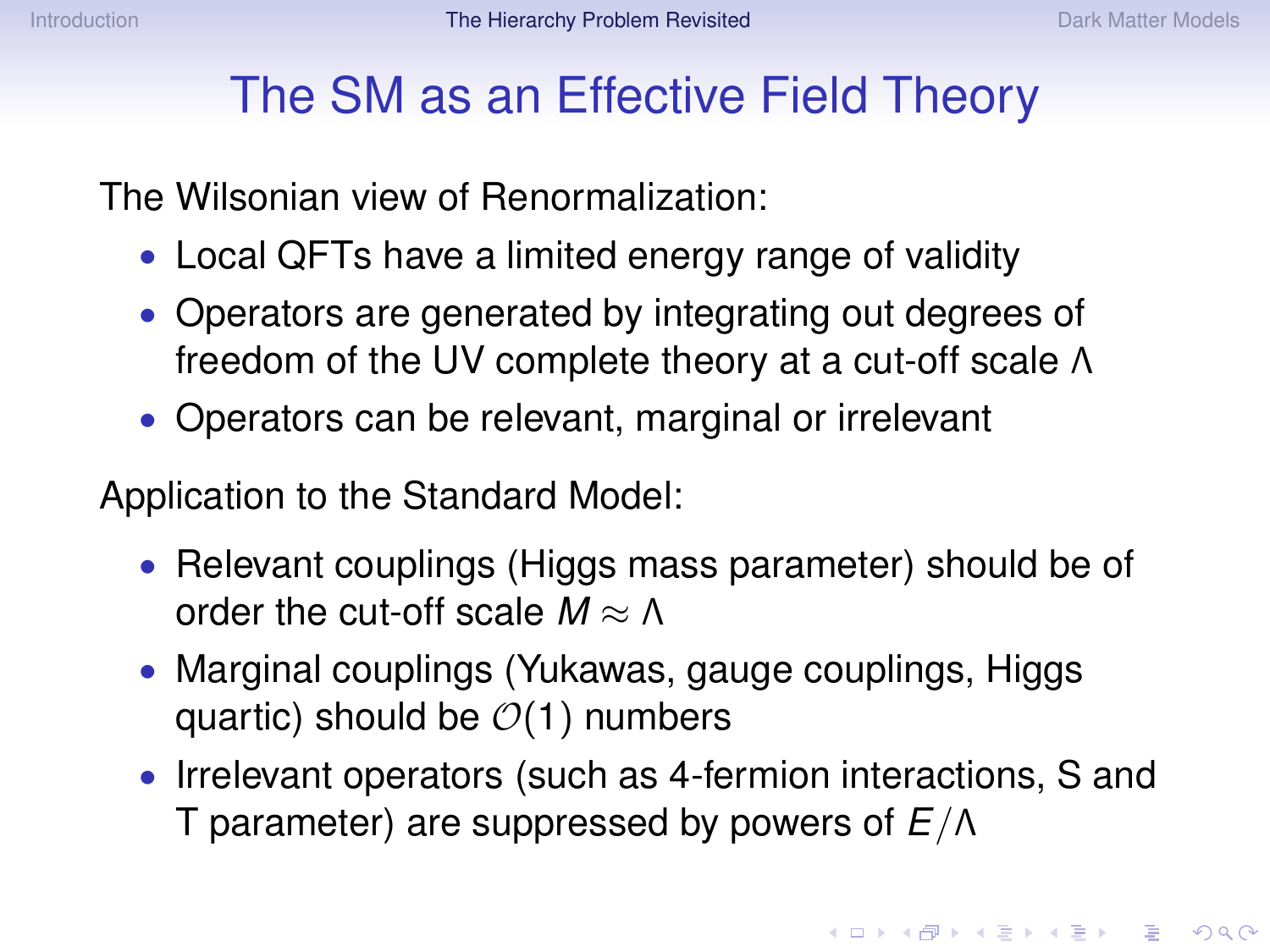## Predictions from Generic UV Physics

If the SM is an effective theory, we expect:

- There can be no elementary scalars below the cutoff-scale
- There should be evidence for dimension 5 and higher operators, if the cutoff-scale is not too high

The problem:

We see a light scalar, but no higher order operators!

The usual solutions to this conflict are:

- 1. The cutoff-scale is large, but nature is (very) fine-tuned. Then there are (naturally) no effects from higher dimensional operators, since they are scale-suppressed.
- 2. The cutoff-scale is low, but nature conspires against us so that we see no higher dimensional operators. Light scalars are then perfectly natural. (In SUSY this conspiracy is R-parity and MFW.)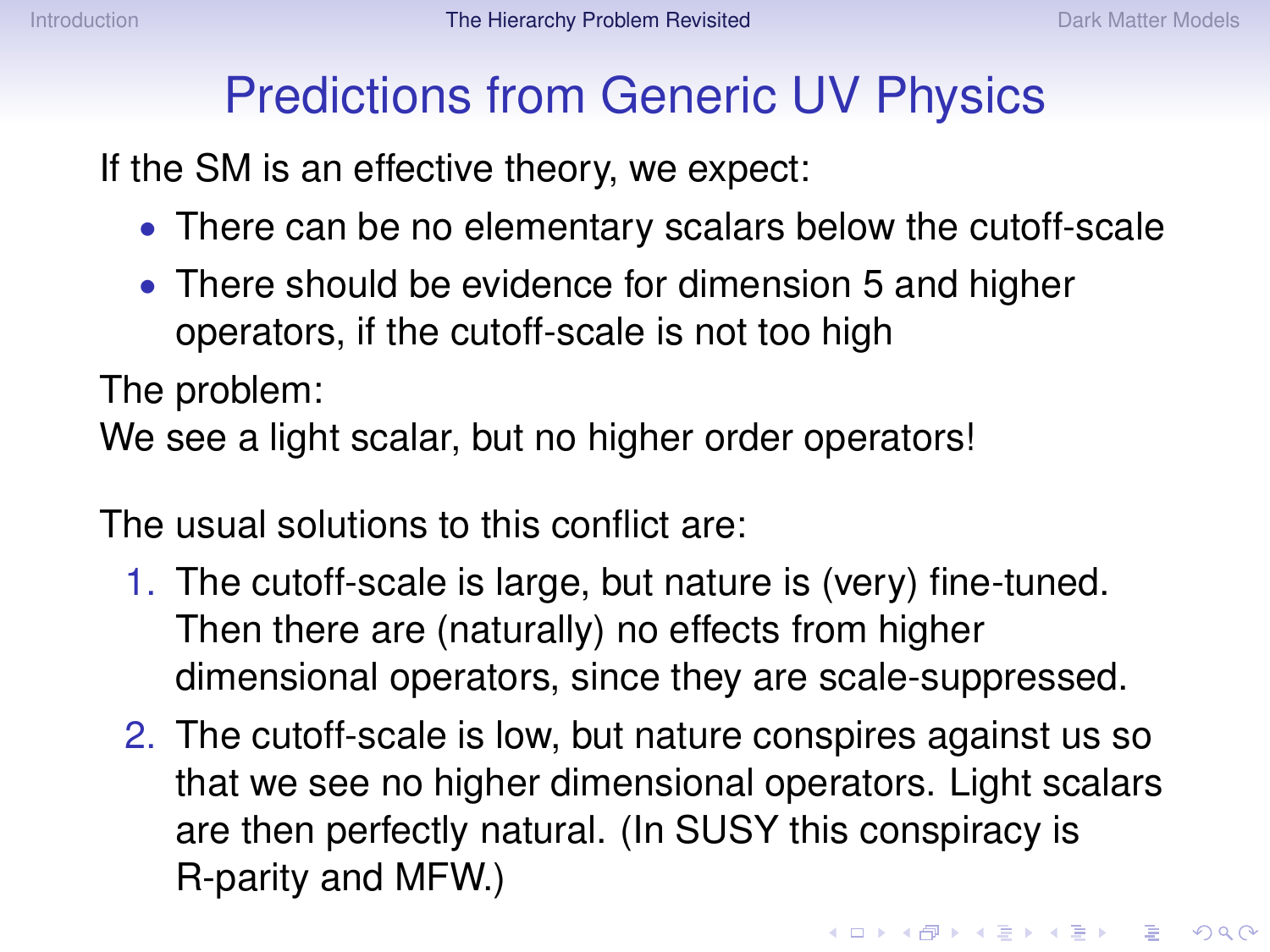### A Third Possibility?

3. There exists no cut-off above the electroweak scale in the Wilsonian sense. No local operators of SM fields are generated at such a scale.

Possible objections:

- But gravity exists! What about the Planck scale?
	- $\Rightarrow$  This is the core of the matter. But maybe gravity does not couple in this way to the Standard Model. See e.g.
		- Dubovsky, Gorbenko, Mirbabayi: 1305.6939
		- Farina, Pappadopoulu, Strumia: 1303.7244
		- See also EPS 2013 talk by Giudice
- What about GUTs? How can we explain the SM charges?

 $\Rightarrow$  They are not logically necessary, and also predict proton decay, which has not been observed.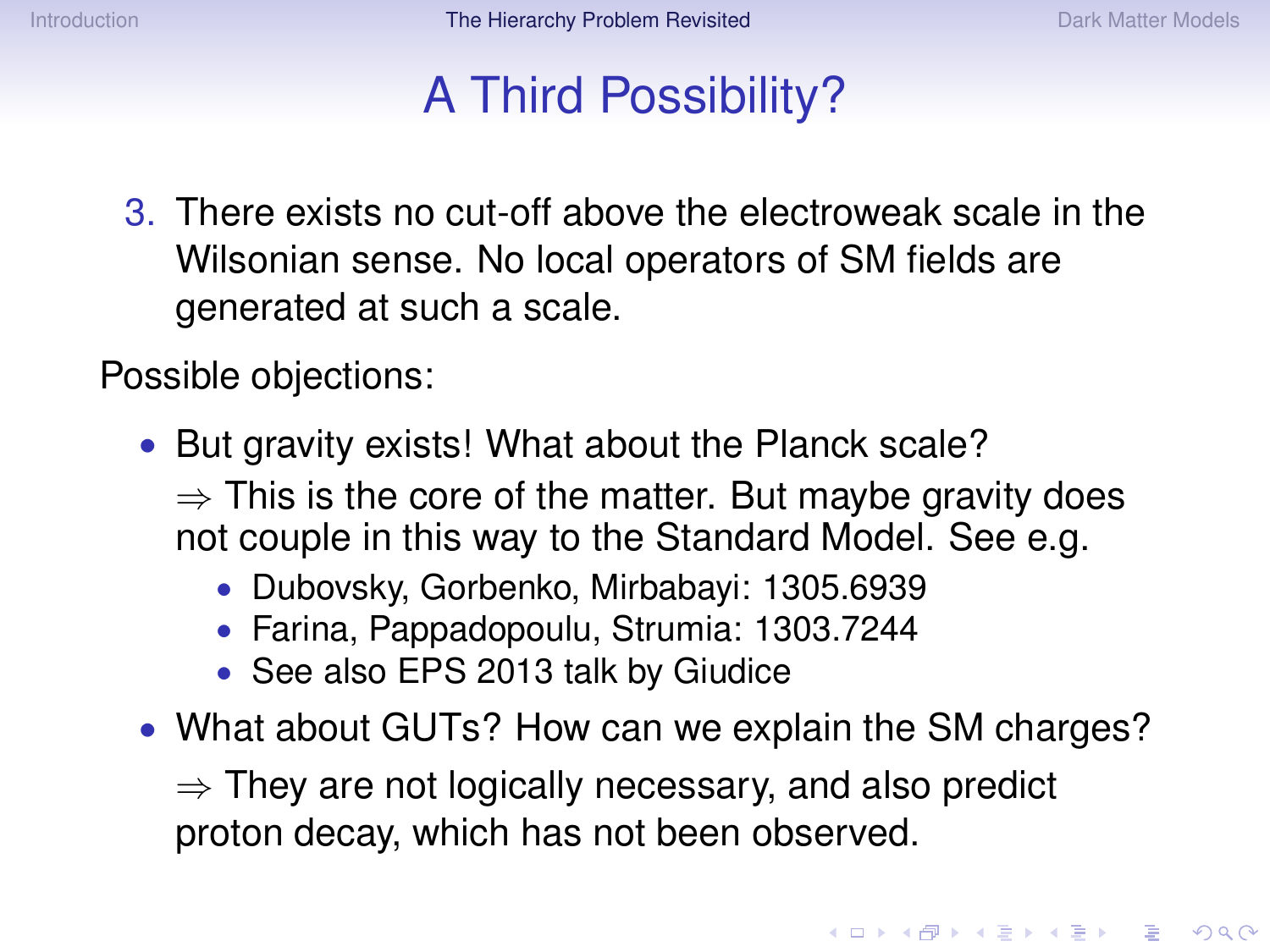#### A Third Possibility? – continued

3. There exists no cut-off above the electroweak scale in the Wilsonian sense. No local operators of SM fields are generated at such a scale.

More possible objections:

• What about neutrino masses? The See-saw mechanism predicts a new mass scale!

 $\Rightarrow$  Neutrinos can be Dirac particles, so the see-saw mechanism is not needed.

• What about Dark Matter?

 $\Rightarrow$  The wimp miracle suggests that DM is at or close to the EWSB scale. See the rest of this talk.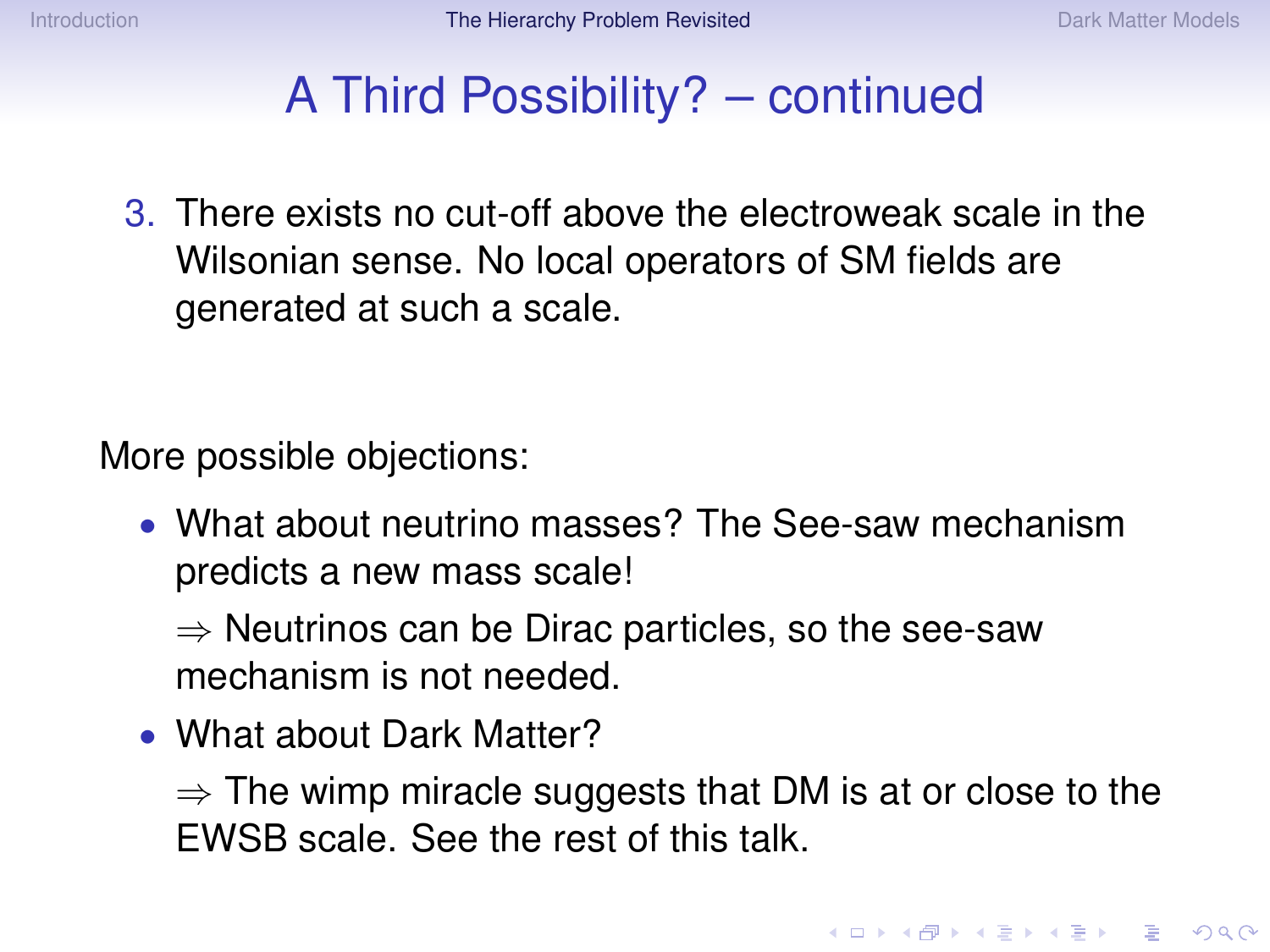### What about scale invariance?

Another possible objection:

- If we assume this is true, we loose the Wilsonian understanding of renormalizability of the Standard Model.
- The electroweak scale sets a mass. Why are there no higher order operators from other scales?

If we assume that nature is classically scale invariant, we can understand why:

 $\Rightarrow$  The Higgs mass parameter (and therefore the electroweak scale) is generated dynamically, just like Λ<sub>*QCD*</sub>.

BUT:

Classical scale invariance does not "solve the hierarchy problem". Scalar masses are always of the order of the highest scale in the theory, no matter if its origin is dynamical or not.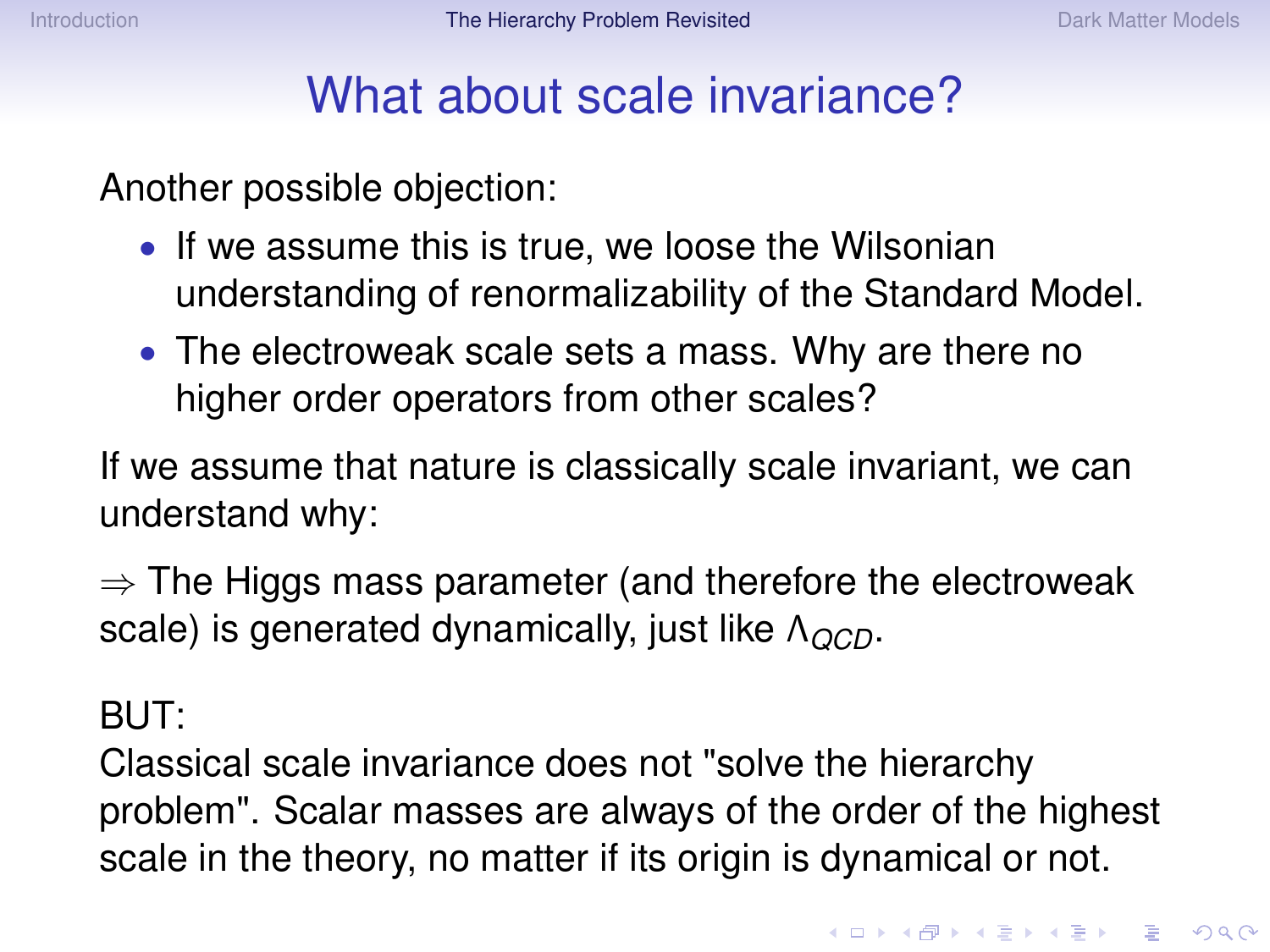### How should nature then look like?

Let us take this seriously for a moment ...

- $\Rightarrow$  What would be predictions of this framework?
	- The natural mass scale of all elementary scalars is the electroweak scale.
	- If different scalar fields exist, they could be coupled by dimensionless portal couplings like *H* 2*S* 2 .
	- If a VEV is generated for one of those scalars, it would induce mass terms for all others as well.

If we assume that one of the scalars is the Standard Model Higgs, we have a theory for the generation of the EWSB scale and Dark Matter!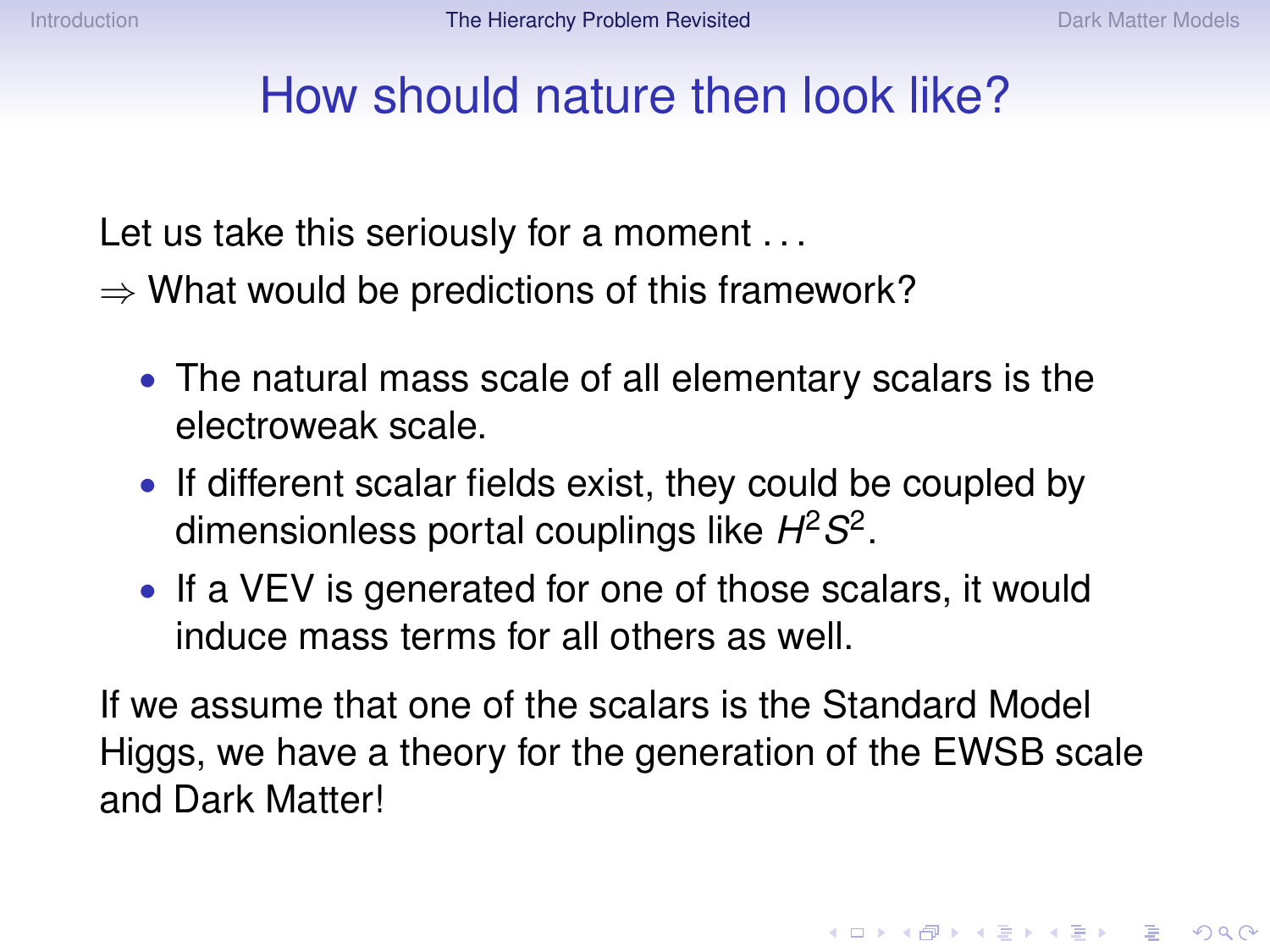#### Intermission:



Philosophical musings:

- In cosmology, the universe would be completely homogeneous and isotropic without quantum fluctuations.
- All atomic and molecular structures are also generated by quantum effects.
- Speculative Question: Maybe quantum mechanics is also ultimately responsible for mass?

Now back to physics!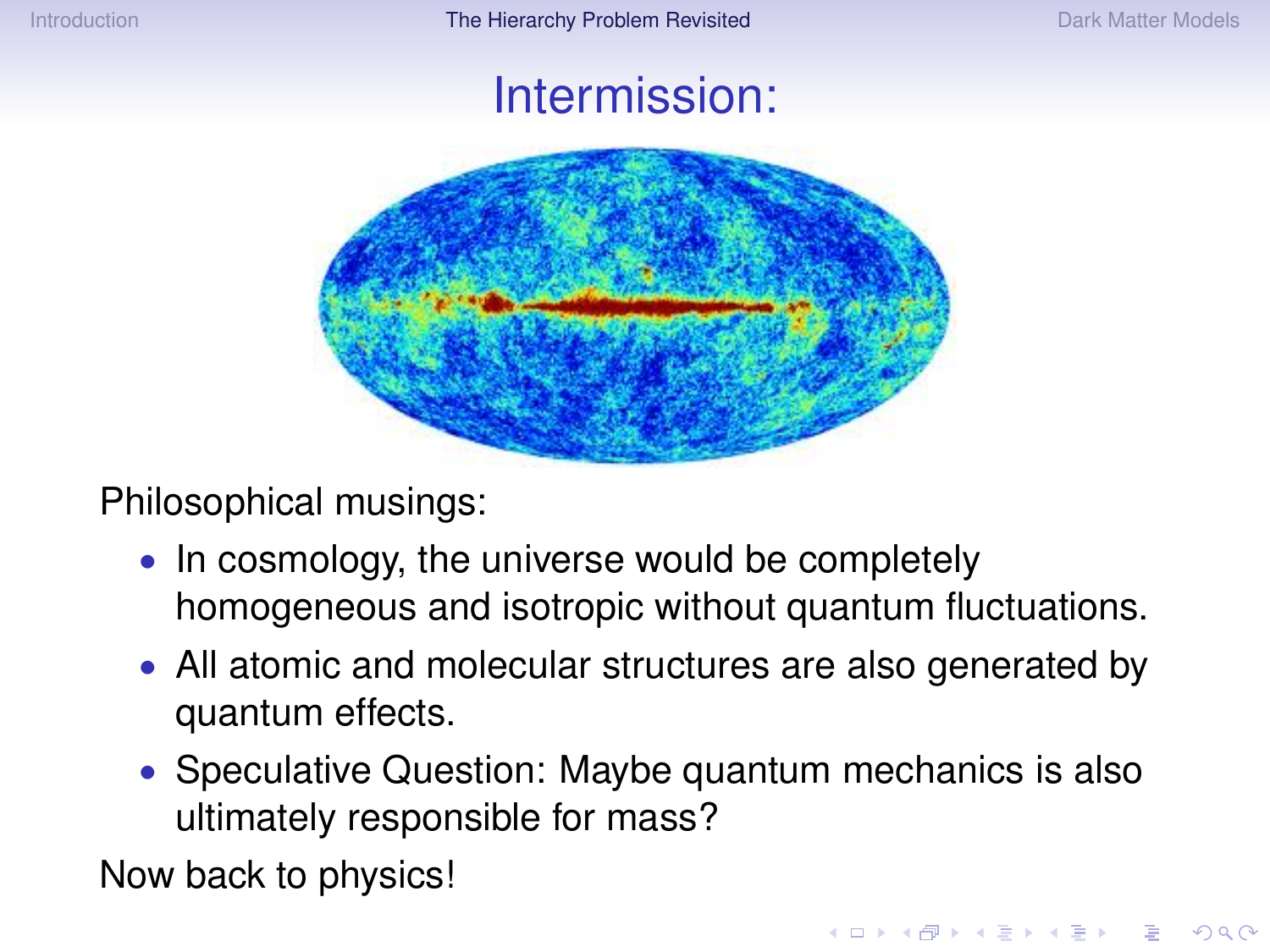# Generating the EWSB scale

Examples for mass scales from dimensional transmutation:

- 1. Confinment of non-Abelian gauge theories (à la QCD)
- 2. Coleman-Weinberg potential with non-trivial minimum
- $\Rightarrow$  Generating the EWSB scale in the visible sector?
	- 1. Techicolor implies dimension 4 operators of SM fields
	- 2. Coleman-Weinberg: Higgs mass one loop factor below gauge boson masses
- $\Rightarrow$  No such constraints in the dark sector!
- <span id="page-17-0"></span> $\Rightarrow$  The mass scale can be generated there and transmitted via portal interactions.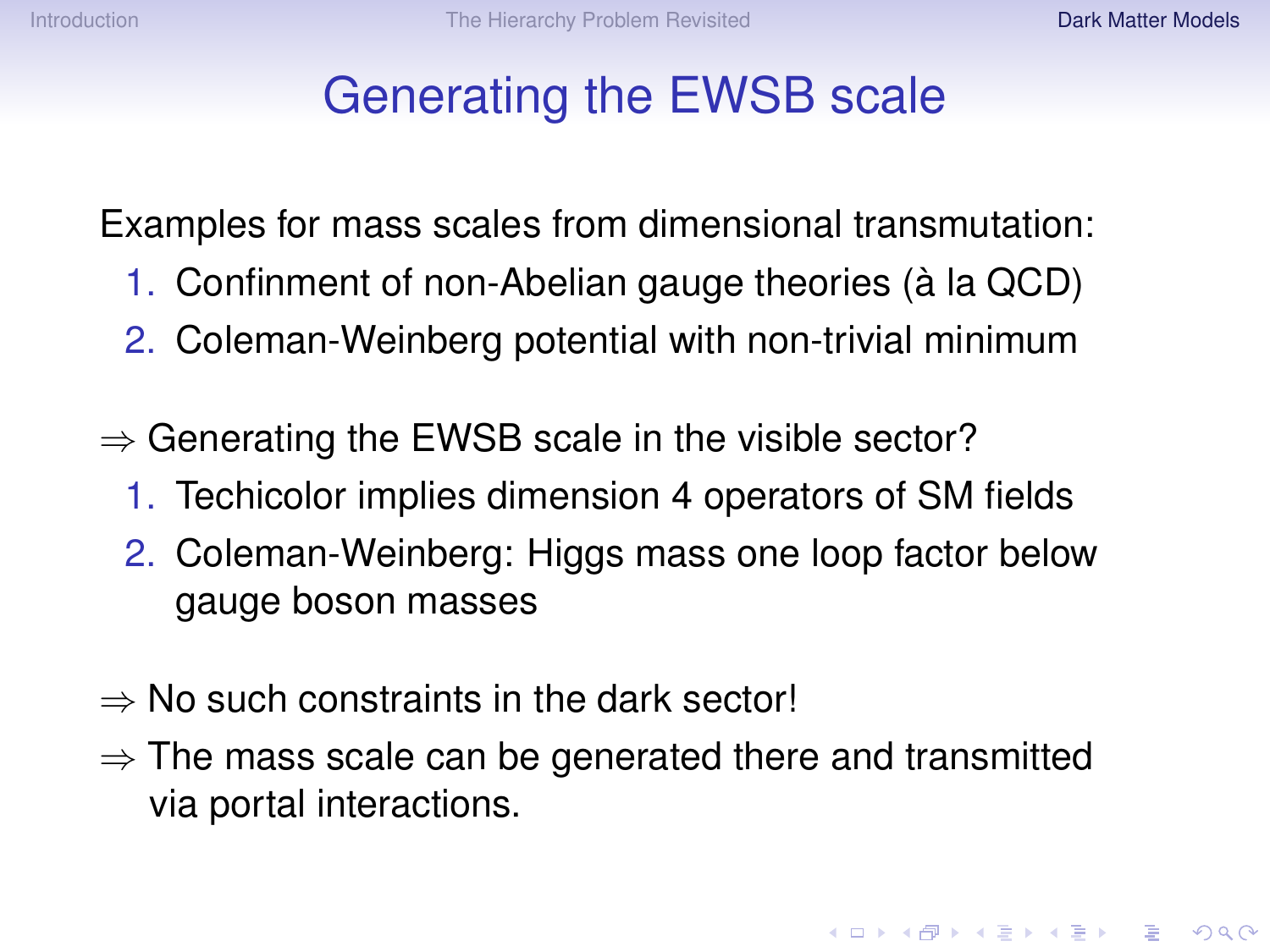# Dark Technicolor Toy Model

#### Minimal model:

- H: EW doublet scalar
- S: Gauge singlet scalar
- *Q<sup>i</sup>* : Dark fermions
- $F^a_{\mu\nu}$ : Dark gluons





**KORKARA KERKER DAGA** 

Dark sector and portal Lagrangian:

$$
\mathcal{L} = |D_{\mu}H|^{2} - \lambda_{h}(H^{\dagger}H)^{2} + |\partial_{\mu}S|^{2} - \lambda_{s}|S|^{4}
$$
  

$$
-\frac{1}{4}F_{\mu\nu}^{a}F^{a\mu\nu} + \sum_{i=1}^{N_{f}}\bar{Q}_{i}(i\gamma^{\mu}D_{\mu})Q_{i}
$$
  
+
$$
g_{h}|S|^{2}|H|^{2} - (y_{Q}S\bar{Q}Q + \text{h.c.})
$$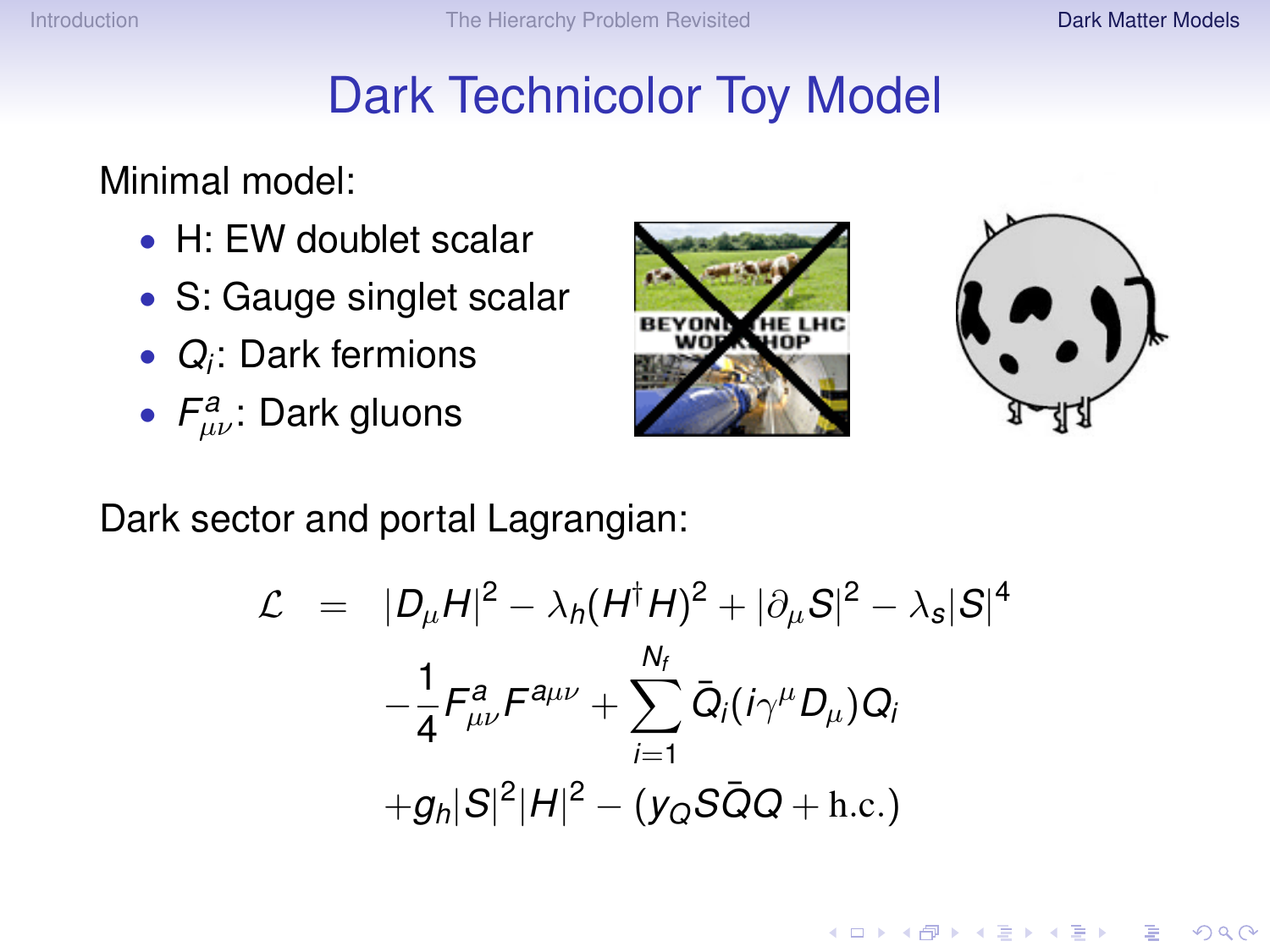# Dark Sector Chiral Symmetry Breaking

Depending on the gauge group and fermion representation, the dark sector chiral symmetry breaking pattern can be:

> $SU(N_f) \times SU(N_f) \rightarrow SU(N_f)$  (complex)  $SU(2N_f) \rightarrow Sp(2N_f)$  (pseudoreal)  $SU(2N_f) \rightarrow SO(2N_f)$  (real)

If the fermions are in a complex representation, the low energy theory contains:

- heavy, stable dark baryons with  $M_B \approx \Lambda_{DTC}$
- (up to this point) massless mesons as NGBs of the broken chiral symmetry

(as familiar from QCD)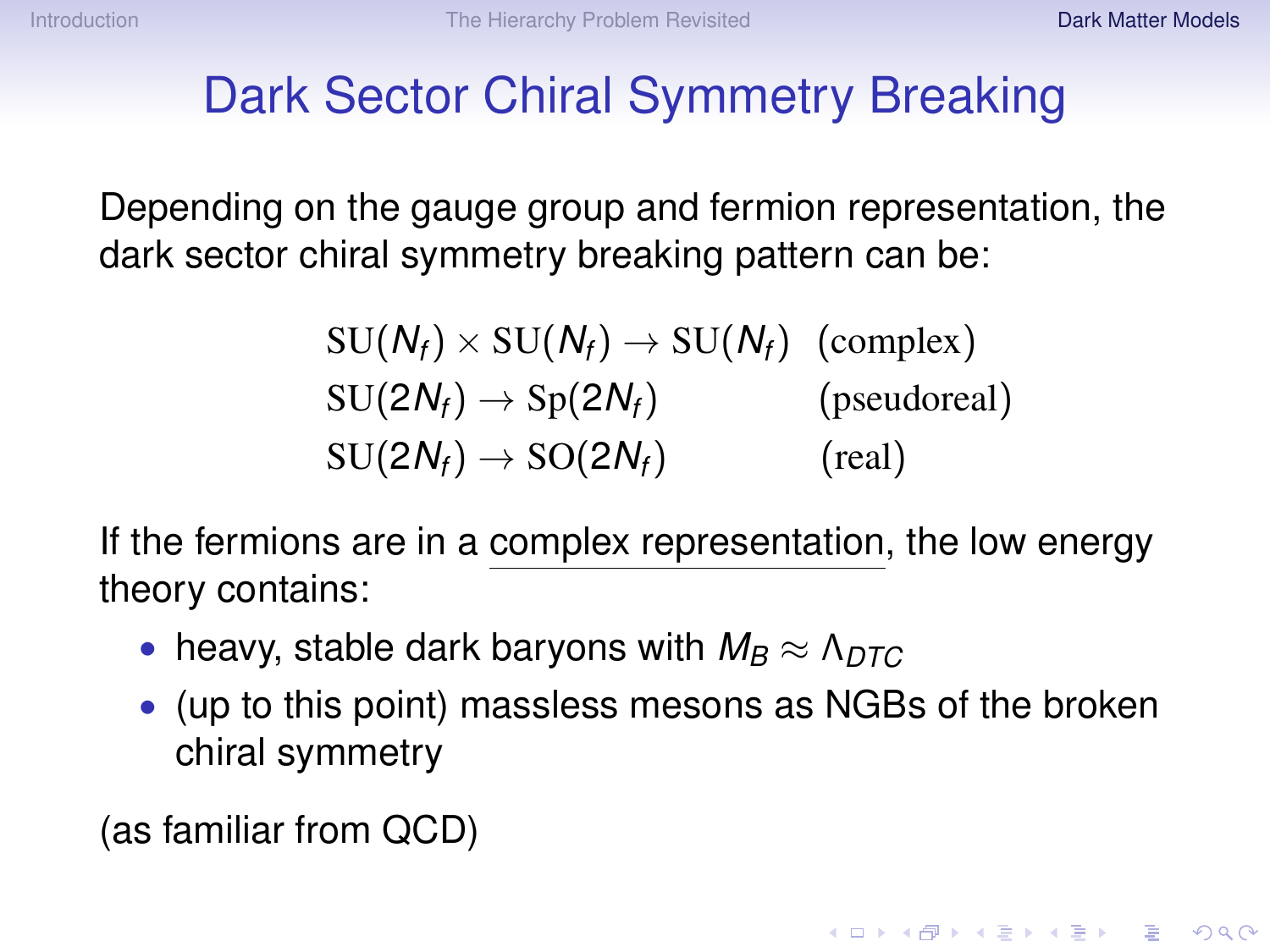# Stabilizing Dark Matter

The composite dark matter can be stabilized in two ways:

- 1. The dark baryons carry a conserved *U*(1) charge (dark baryon number)
- 2. For  $N_f \neq 1$ : Additional flavor symmetries protecting dark mesons

For real or pseudoreal representations: ⇒ Some mesons can also carry dark baryon-number

Mesons are in general better thermal dark matter, because  $M_{DM} \neq \Lambda_{DTC}$ 

 $\Rightarrow$  More freedom to get the correct relic density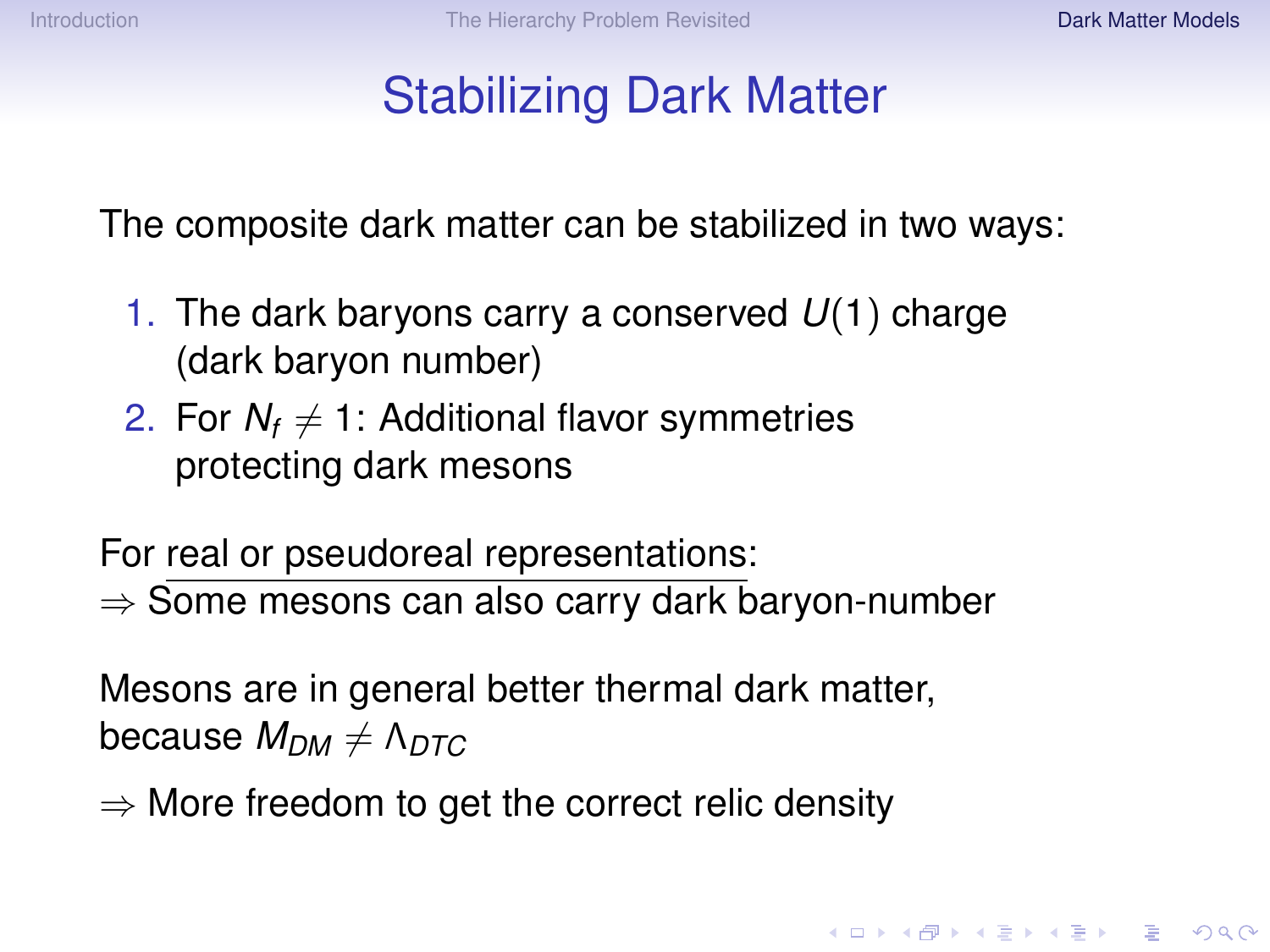# Low Energy Dynamics in the Dark Sector

QCD-like chiral perturbation theory of low energy dynamics, using a linear representation:

$$
V=-\frac{m^2}{2}\mathrm{Tr}(M^{\dagger}M)+\lambda_1\mathrm{Tr}(M^{\dagger}M)^2+\frac{\lambda_2}{4}(\mathrm{Tr}(M^{\dagger}M))^2,
$$

*M* is the dark meson matrix

$$
M=\frac{1}{2}\left(\sigma+i\eta+2\sqrt{2}(\sigma^a+i\pi^a)X^a\right)E
$$

where

- $\sigma$  is the scalar field component that gets a VEV
- $\bullet$   $\pi^a$  are the pseudoscalar NBGs
- $\bullet$   $\sigma^a$  are massive scalar mesons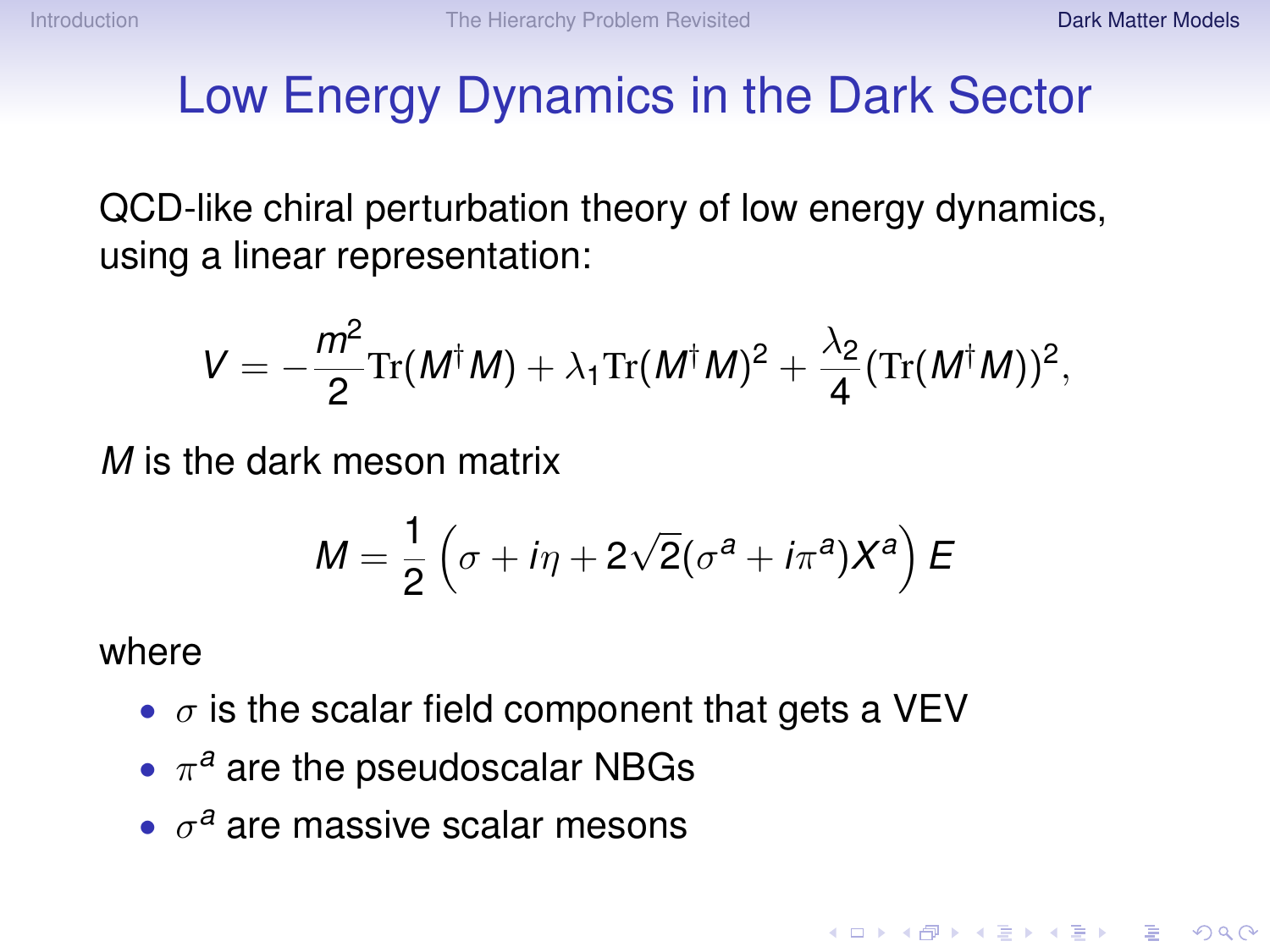#### Generating VEVs for the Scalar Fields

Messenger scalar-dark techniquark Yukawa coupling: ⇒ coupling between messenger *S* and the *QQ*¯ condensate

$$
\langle \bar Q Q \rangle \sim \Lambda_{TC}^3 S
$$

Minimizing the effective potential

$$
V_s = \lambda_h h^4 + \lambda_\sigma (\sigma^2 - v_\sigma^2)^2 - g_h s^2 h^2 + g_\sigma s^2 \sigma^2 + \lambda_s s^4 + v_\sigma^3 s
$$

yields

$$
\langle \sigma \rangle = \mathbf{v}_{\sigma} \sim \Lambda_{\text{TC}} \qquad \qquad \langle \mathbf{s} \rangle = \alpha \mathbf{v}_{\sigma} \qquad \qquad \langle \mathbf{h} \rangle = \frac{\sqrt{g_h}}{\sqrt{2\lambda_h}} \langle \mathbf{s} \rangle
$$

**KORKARA KERKER DAGA**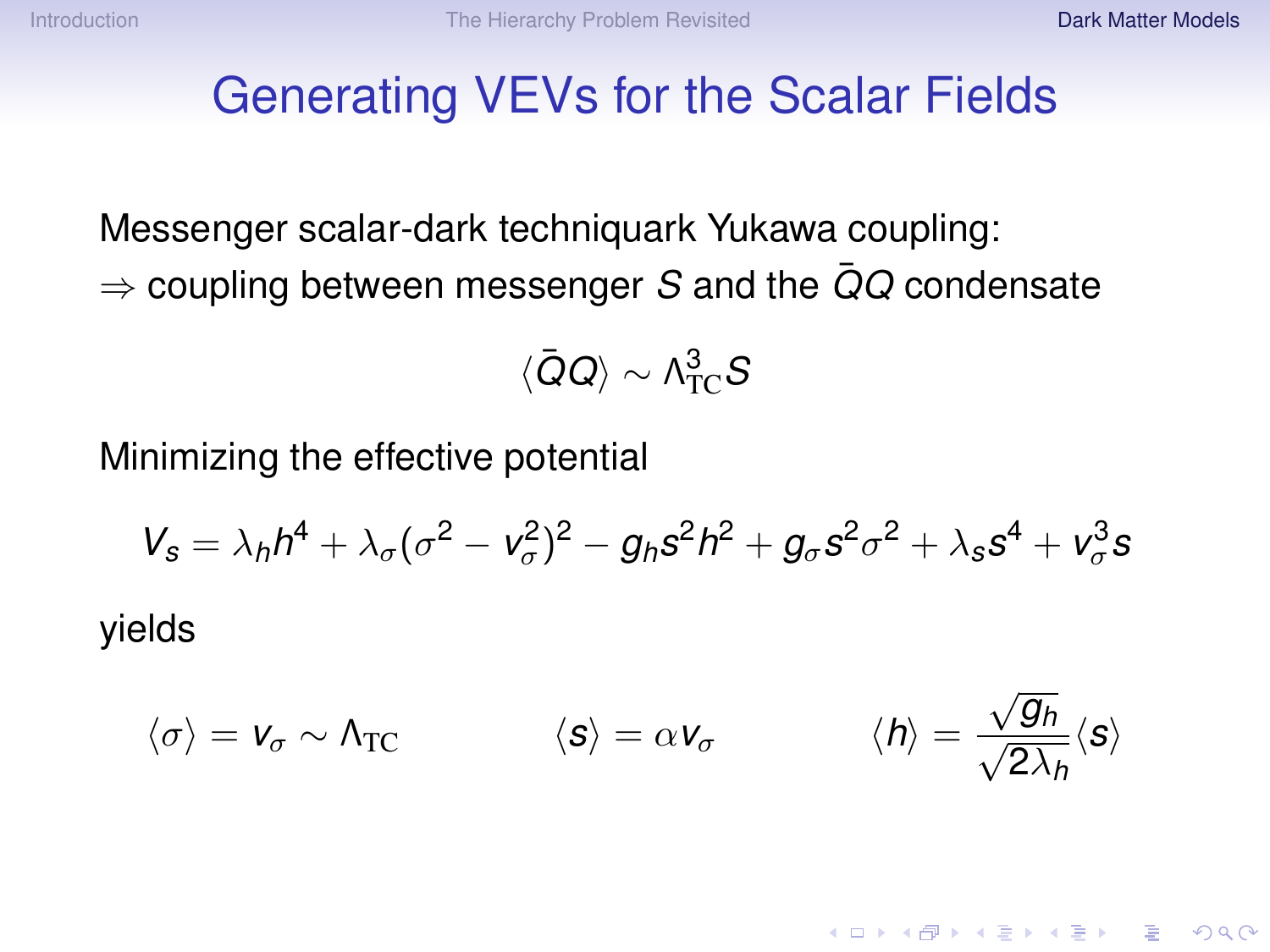K ロ ▶ K @ ▶ K 할 ▶ K 할 ▶ | 할 | K 9 Q Q

#### Scalar Mass Hierachy

#### The suppression factor  $\alpha \approx g_{\sigma}$  is:

$$
\alpha=\frac{2\sqrt[3]{3}g_{\sigma}\lambda_s+\left(9\lambda_s^2-\lambda_s\sqrt{3\lambda_s(8g_{\sigma}^3+27\lambda_s)}\right)^{\frac{2}{3}}}{2\sqrt[3]{9}\lambda_s\left(9\lambda_s^2-\lambda_s\sqrt{3\lambda_s(8g_{\sigma}^3+27\lambda_s)}\right)^{\frac{1}{3}}}.
$$

Masses of the scalar states:

$$
\begin{array}{rcl}\nm_{\sigma}^2 &=& (8\lambda_{\sigma} + 2g_{\sigma}\alpha)v_{\sigma}^2 + \mathcal{O}(g_h), \\
m_{\mathbf{s}}^2 &=& 4g_{\sigma}\alpha v_{\sigma}^2 + \mathcal{O}(g_h), \\
m_h^2 &=& 4g_h\alpha^2v_{\sigma}^2 + \mathcal{O}(g_h^2).\n\end{array}
$$

Mixing angles between the scalar states:

$$
\tan(\sigma, s) \approx \mathcal{O}(g_{\sigma}^2) \quad \tan(h, s) \approx \mathcal{O}(g_h^{3/2}g_{\sigma})
$$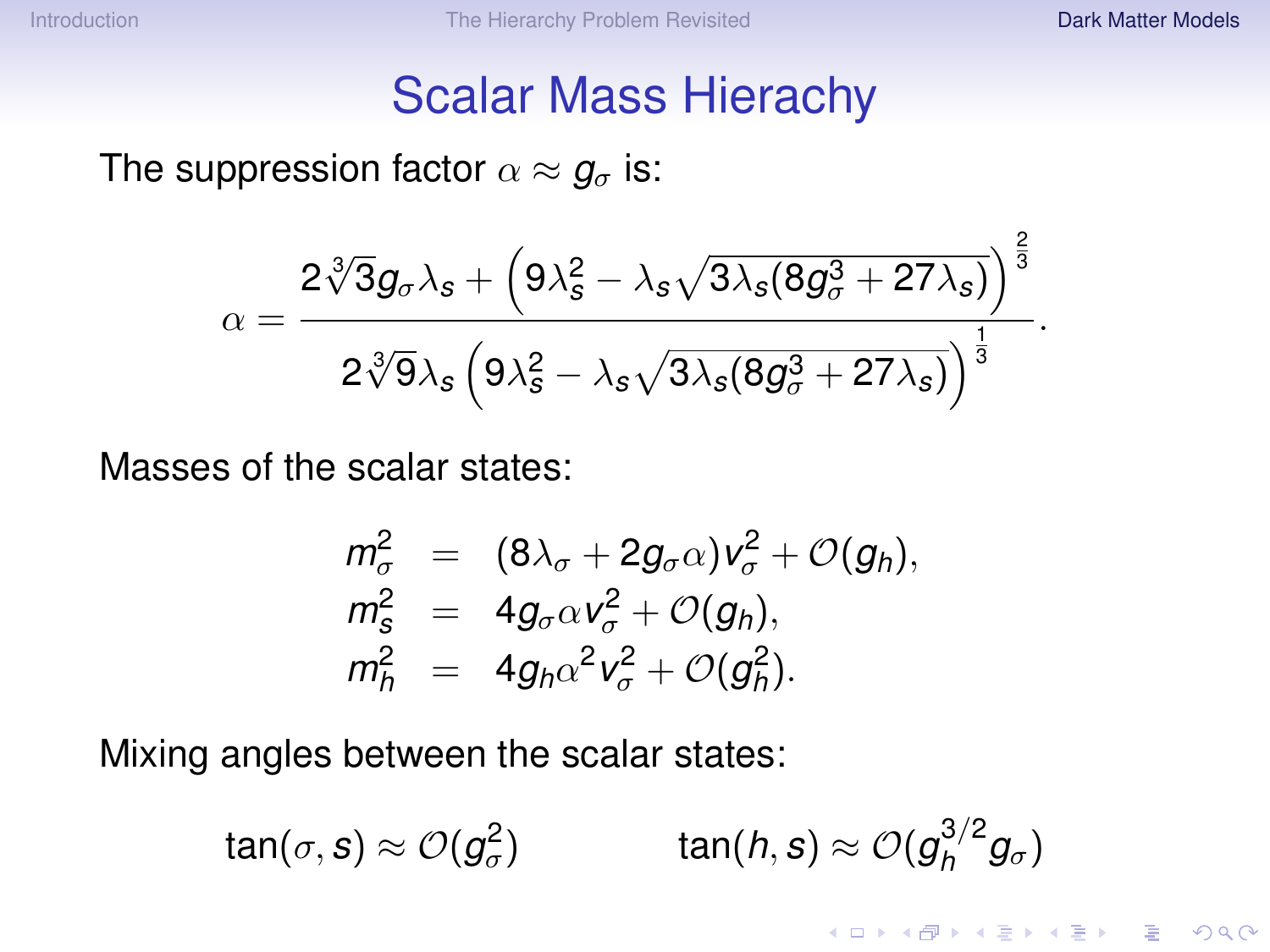**KORKARA KERKER DAGA** 

### Dark Matter Candidates

We asume:

- Dark matter is a technipion  $\pi_0$  with  $U(1)_{TB}$  charge
- The main annihilation channel is  $\pi_0\bar{\pi}_0 \to hh$
- Scalar mixing implies also  $\pi_0\bar{\pi}_0 \rightarrow SM$

Taking this into account we estimate the thermally averaged cross section as

$$
\langle \nu \sigma \rangle \sim \frac{g_h^2 \alpha^2}{8192 \pi} \frac{\hat{m}_s^4 \sqrt{1-\hat{m}_h^2}}{(1-\frac{1}{4}\hat{m}_s^2)^2} \frac{1}{m_\pi^2},
$$

where  $\hat{m}_i \equiv m_i/m_{\pi}$ .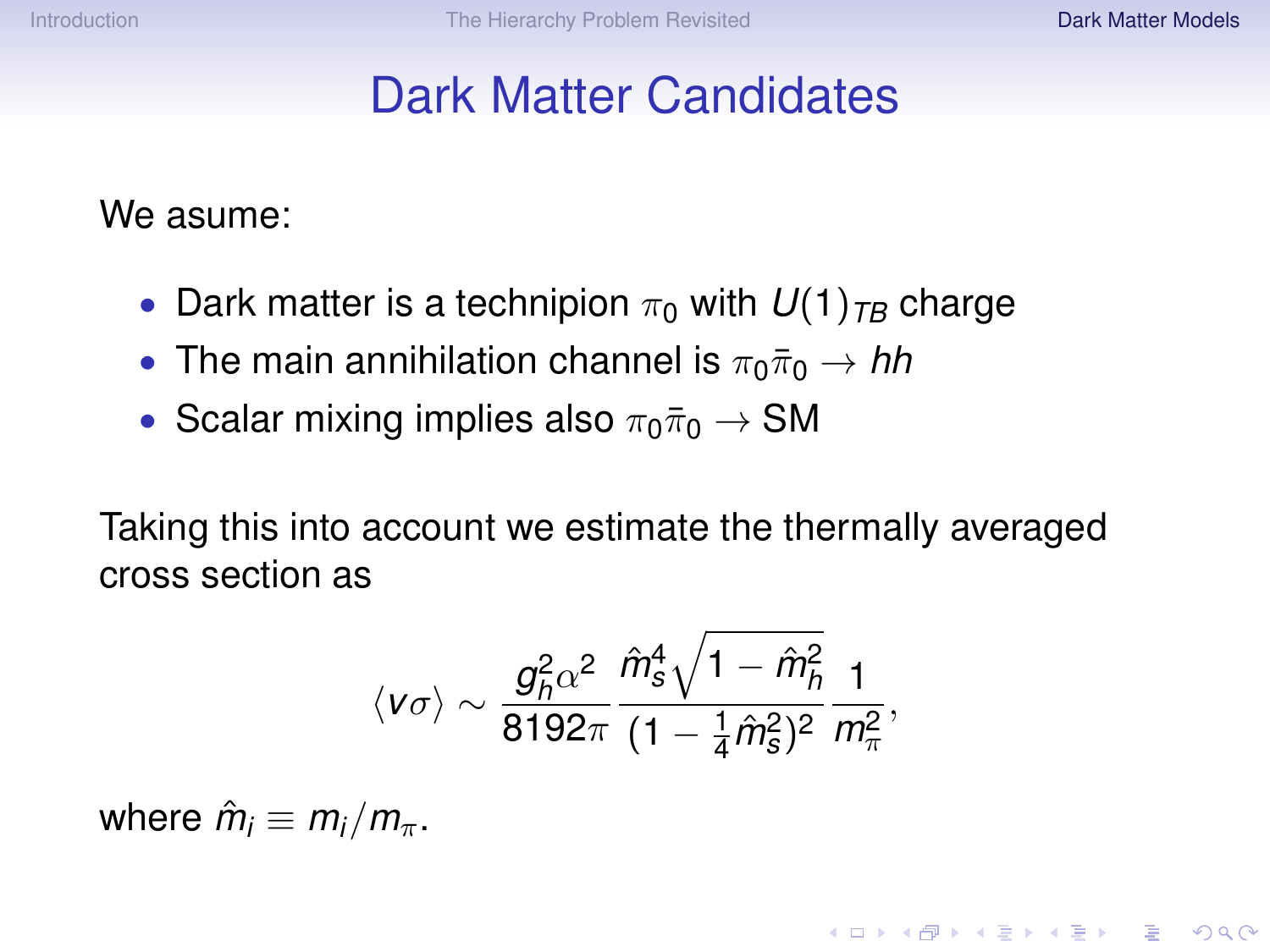# Conclusions from Dark Matter Model

The natural ordering of masses in the scalar sector:

$$
m_{\sigma}^2 \gg m_s^2 \gg m_h^2.
$$

The dark matter mass is also suppressed relative to the composite scalar:

$$
m_{\sigma}^2 \gg m_{\pi}^2
$$

 $\Rightarrow$  Two phenomenologically interesting regions:

1. 
$$
m_s \gg m_\pi > m_h
$$
:

Implies light dark matter, e.g.  $m_{\pi} \sim \mathcal{O}(100 \text{ GeV})$  and  $g_h \alpha \sim \mathcal{O}(0.1)$ .

2.  $m_s \sim m_\pi > m_h$ 

Implies measurable deviations from SM in Higgs couplings due to mixing with *s*.